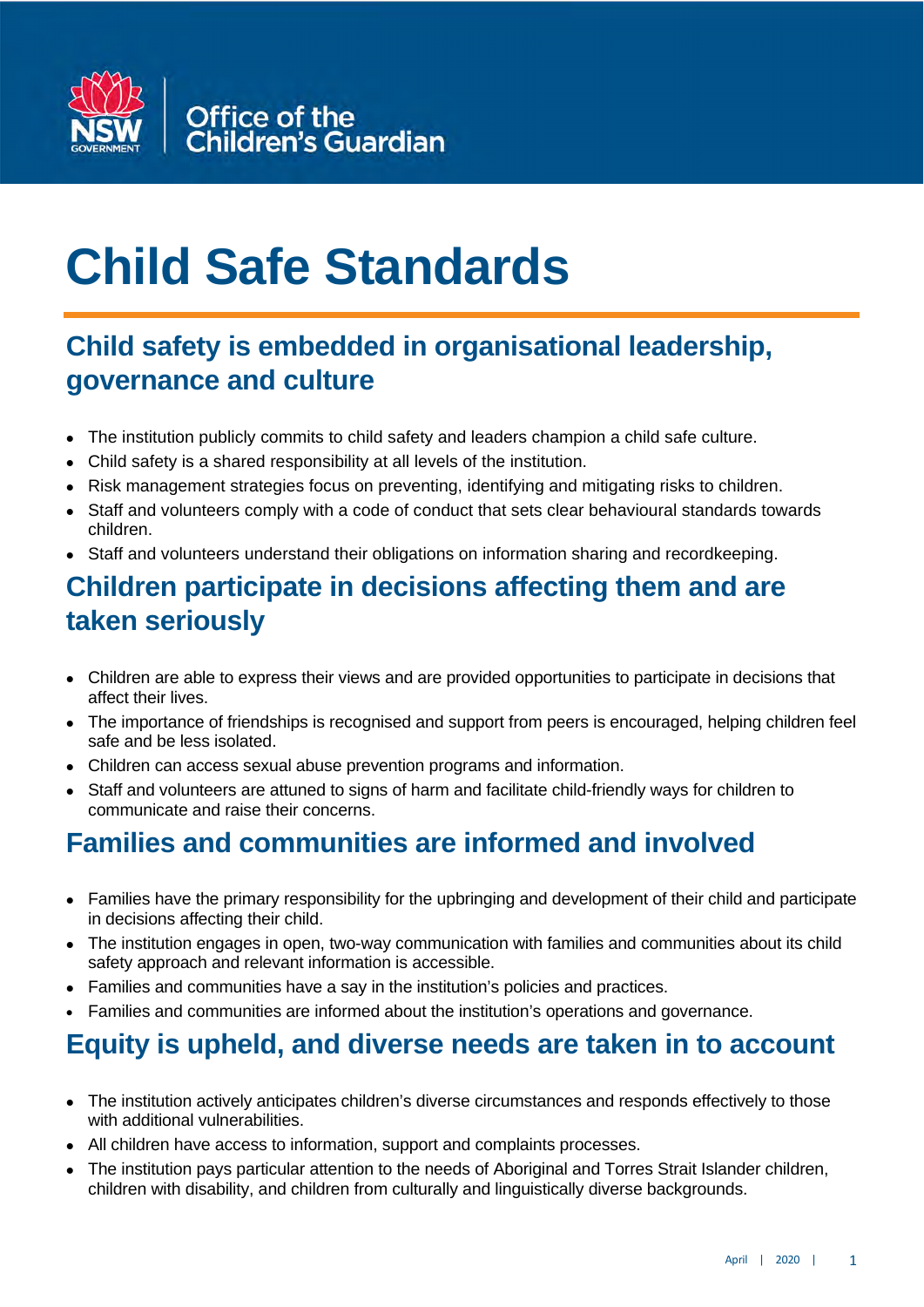

## **People working with children are suitable and supported**

- Recruitment, including advertising and screening, emphasises child safety.
- Relevant staff and volunteers have Working With Children Checks.
- All staff and volunteers receive an appropriate induction and are aware of their child safety responsibilities, including reporting obligations.
- Supervision and people management have a child safety focus.

#### **Processes to respond to complaints of child abuse are child focused**

- The institution has a child-focused complaint-handling system that is understood by children, staff, volunteers and families.
- The institution has an effective complaint-handling policy and procedure which clearly outline role sand responsibilities, approaches to dealing with different types of complaints and obligations to act and report.
- Complaints are taken seriously, responded to promptly and thoroughly, and reporting, privacy and employment law obligations are met.

## **Staff are equipped with the knowledge, skills and awareness to keep children safe through continual education and training**

- Relevant staff and volunteers receive training on the nature and indicators of child maltreatment, particularly institutional child sexual abuse.
- Staff and volunteers receive training on the institution's child safe practices and child protection.
- Relevant staff and volunteers are supported to develop practical skills in protecting children and responding to disclosures.

## **Physical and online environments minimise the opportunity for abuse to occur**

- Risks in the online and physical environments are identified and mitigated without compromising a child's right to privacy and healthy development.
- The online environment is used in accordance with the institution's code of conduct and relevant policies.